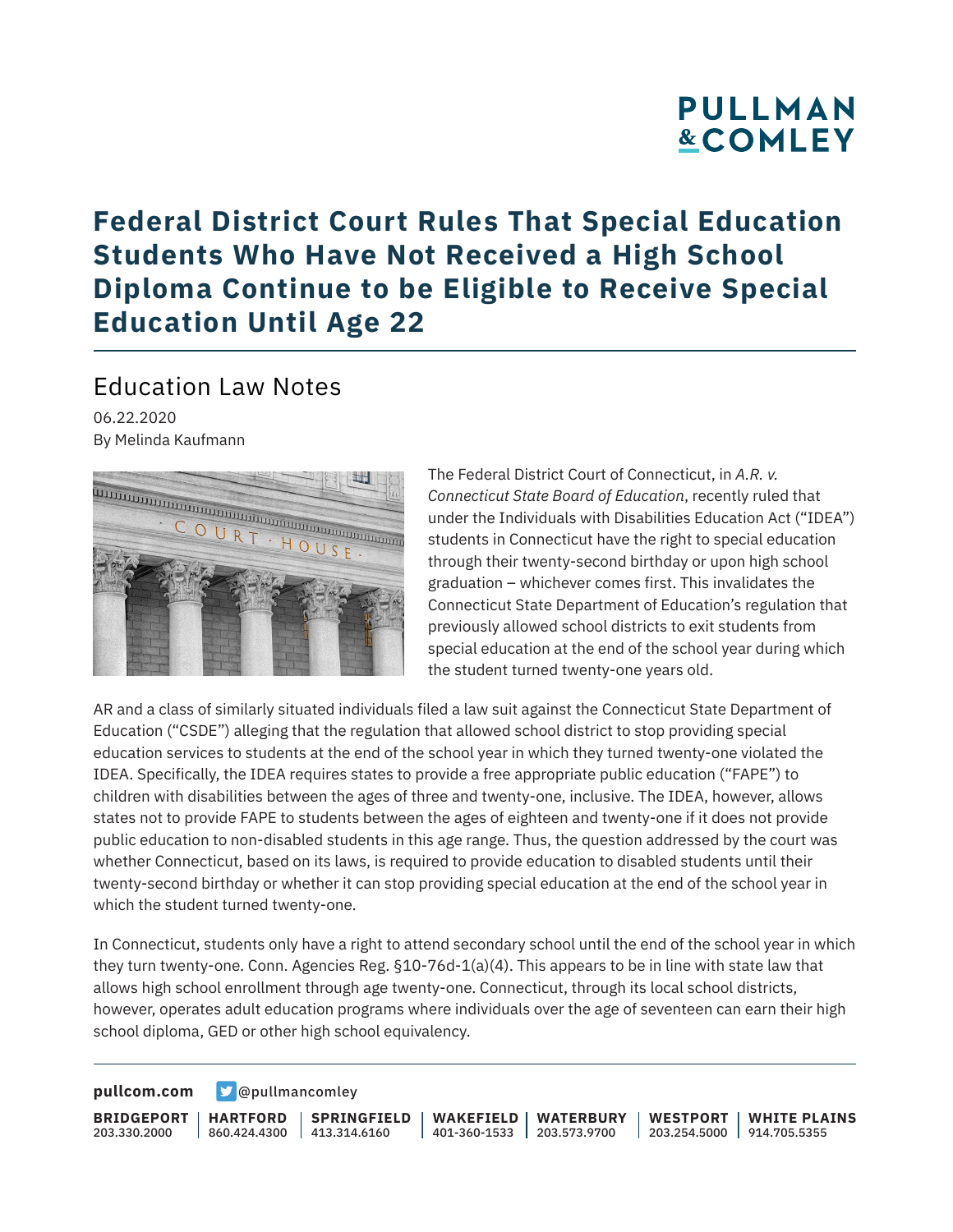# **PULLMAN &COMLEY**

#### Federal District Court Rules That Special Education Students Who Have Not Received a High School Diploma Continue to be Eligible to Receive Special Education Until Age 22

The Court first determined that adult education programs constitute "public education" within the meaning of the IDEA. The Court focused on the fact that these programs are provided at public expense, under the oversight of the CSDE and with the objective of educating students up to the level of academic proficiency associated with the completion of secondary school.

The Court then rejected the state's argument that students in Connecticut only have the right to an education up until their twenty-first birthday. The Court noted that Connecticut's adult education programs are available to any individual over the age of seventeen and do not have an upper age limit. The Court focused on the fact that students over the age of twenty-one regularly enroll in these programs and that the goal of these programs is to provide the individual with the level of education equivalent to a secondary school education. For example, adults in the GED program may earn a high school diploma issued by the local board of education upon completion. Similarly, students in the National External Diploma Program and Adult High School Credit Diploma Program may also earn a high school diploma. The Court thus held that because students over the age of twenty-one can enroll in publicly funded programs designed to earn a high school diploma, disabled students who have not yet graduated high school are entitled to continued special education services through their twenty-second birthday.

Under the IDEA, compensatory education is rarely available as a remedy to individuals over the age of twenty-one in absence of a "gross procedural violation" of the IDEA. The Court found that the exclusion of students between the ages of twenty-one and twenty-two years old from special education services is an example of such a gross violation of the IDEA. The Court awarded compensatory education to the members of the class but did not define what form that compensatory education must take. Rather, the Court directed the parties "to work together regarding identification and notice to potential class members, as well as consideration of the board's ability to provide compensatory education to class members." As the case was filed in July 2016, the potential class members include students who aged out at the end of the 2014-2015 school year through the present. It is unclear this time, what form such compensatory education would take and whether the state intends to appeal the decision. Obviously, this could represent a significant expense to cost-strapped school districts if the state were to attempt to pass the cost of compensatory education along to the districts the students attended.

As soon as an order of judgment is entered in the case (which is expected shortly) state guidance regarding exiting students from special education at the end of the school year in which the students turns 21 will no longer be valid. Unless the case is appealed and the appellate court issues a stay of the decision, districts should plan to offer continued special education services to students until they turn twenty-two years old or graduate from high school.